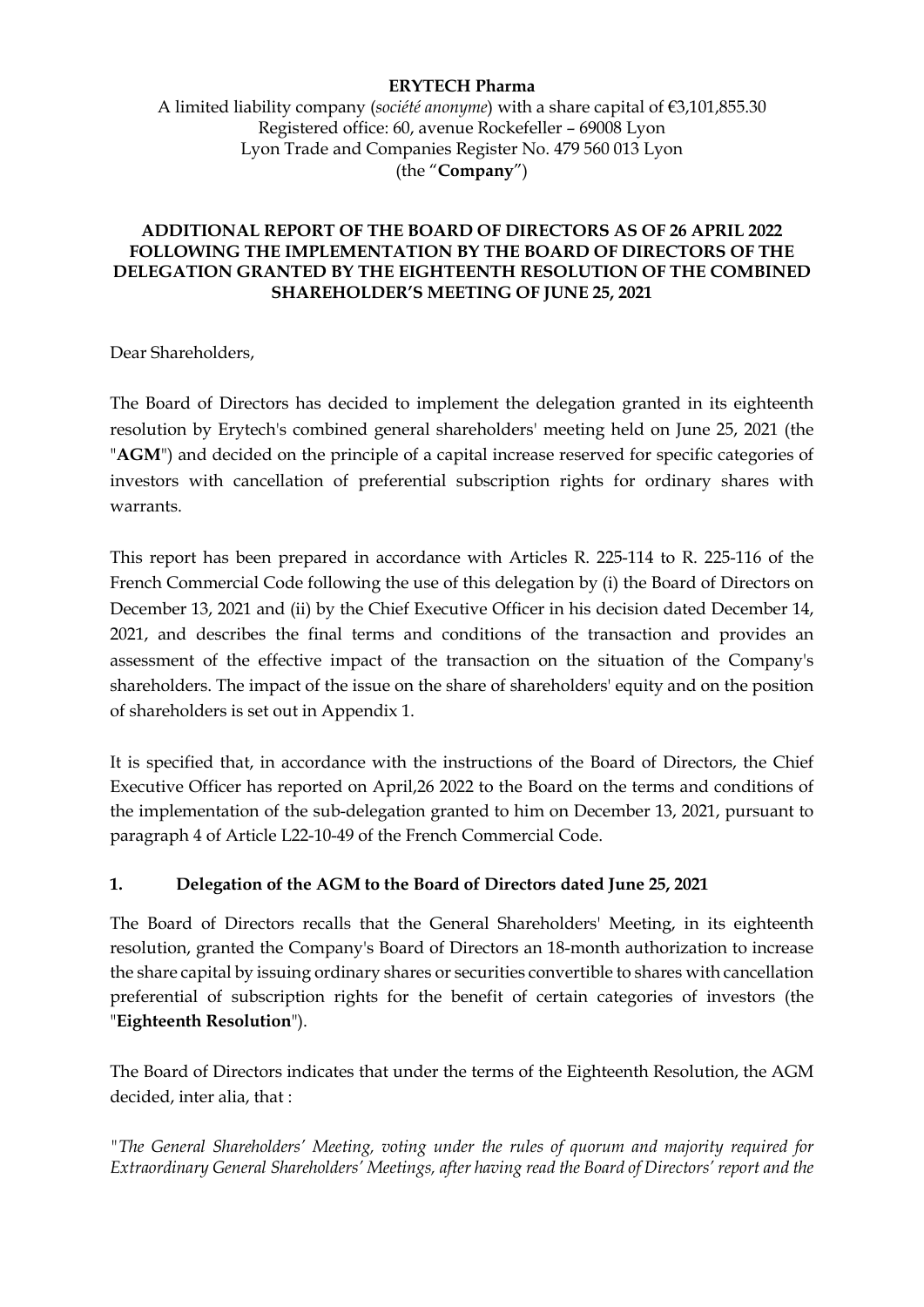*Statutory Auditors' special report, in accordance with Articles L. 225-138 and L. 225-129-2 of the French Commercial Code […] delegates the authority to the Board of Directors, which may further delegate such authority as provided by law, to decide to increase the share capital a maximum nominal amount of EUR 1,500,000 one or more times, at the time(s) it sets forth and in the proportion it deems fit (provided that (i) a portion of the ceiling is shared with the ceiling set forth in the 14th resolution and deducted from it, and that (ii) the total nominal amount of capital increases likely to result from this resolution, as well as the 13th to 20th resolutions submitted to this General Shareholders' Meeting, may not exceed the total ceiling of EUR 2,000,000 set forth in the 13th resolution by issuing shares as well as any other securities convertible to shares to be issued immediately or in the future by the Company".*

# *[…]*

*The General Shareholders' Meeting decides to remove shareholders' preemptive subscription rights to these common shares and marketable securities for this resolution and accord the right to subscribe to:*

- *i. physical and legal persons, including companies, trusts or investment funds, organized under French or foreign law, that habitually invest in the pharmaceutical, biotechnological or medical technology sector; and/or*
- *ii. companies, institutions or entities of any type, French or foreign, that exercise a significant part of their business in the pharmaceutical, cosmetic, chemical or medical devices and/or technologies or research in these sectors; and/or*
- *iii. French or foreign investment services companies, or any foreign firm with an equivalent status, that could guarantee to carry out an issue to be placed with the persons described in (i) and/or (ii) above, and, in this context, to subscribe to securities that are issued.*

# *[…]*

*The General Meeting resolves that the Board of Directors will have full authority, and may further delegate such authority in accordance with the law, to implement this resolution, and in particular determine the list of beneficiaries from within the aforementioned category of investors who will benefit from the waiver of preferential subscription rights, to proceed with any adjustments in order to take into*  account the impact of operations on the Company' capital, and to settle, in compliance with the *applicable laws and regulations and when appropriate the applicable contractual terms providing others adjustments cases and settle the features, amount and terms and conditions of any issue as well as the type of securities to be issued. In particular, it shall determine the number of securities to be issued to each beneficiary and shall define the subscription price of said securities, their entitlement date which may be retroactive, as well as the duration, or the terms and conditions under which the marketable securities issued under this resolution will provide access to common shares to be issued by the Company and by which the rights of holders of securities giving access to the capital will be preserved where applicable, given the instructions contained in its report. Any amount owed to the Company should at least be equal to:*

- *a) For common shares issued under this delegation of authority at the Board's discretion:*
	- *Either at the closing price of the Company's share on the regulated Euronext Paris stock market at the last trading session preceding its being set;*
	- *Or the volume-weighted average price (in the central order book and excluding off-market blocks) of the Company's share prices on the regulated Euronext Paris stock market from the three trading sessions preceding the date that the issue price was set. This average may be adjusted for differences in the entitlement date, where applicable*

*and may potentially be discounted by a maximum of 20%;*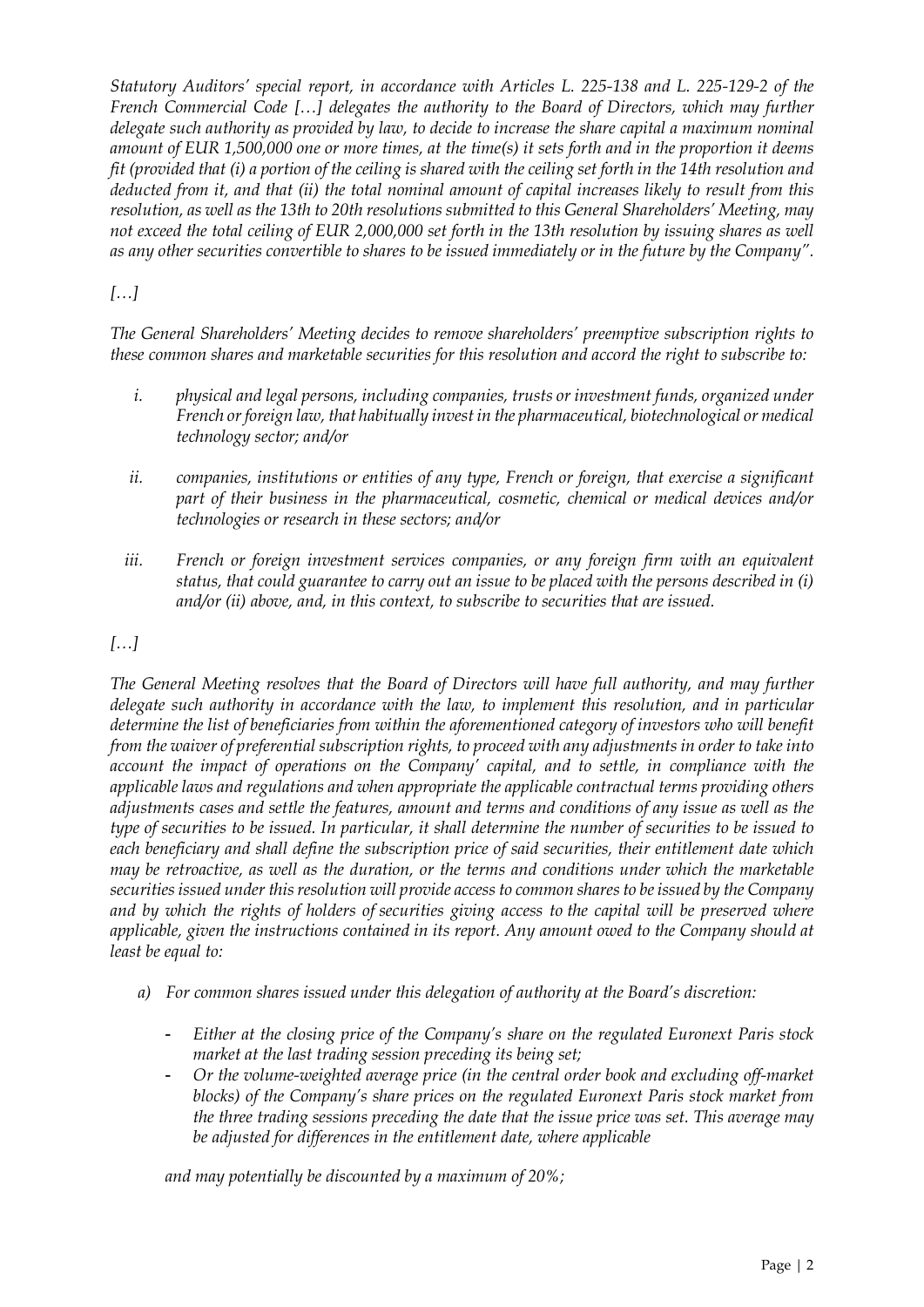*b) marketable securities issued under this delegation will be such that the amount received immediately by the Company plus any amount likely to be received subsequently by the Company, where applicable, be at least equal to the amount listed in paragraph "a)" above, for each common share issued as a result of the issue of these marketable securities.*

*The General Meeting resolves that the amount of any additional capital increases necessary to protect the rights of holders of securities giving access to Company capital shall be added to the EUR 1,500,000 amount defined above.*

*In accordance with Article L. 225-138 of the French Commercial Code, the Board of Directors will prepare a report for the next Ordinary General Shareholders' Meeting describing the definitive terms and conditions of the transactions completed, in accordance with this resolution."*

# **2. Decisions of the Board of Directors dated December 13, 2021**

On December 13, 2021, the Board of Directors of the Company, decided to approve an offering reserved to specific categories of investors as defined below with cancellation of preferential subscription rights of new ordinary shares with warrants attached (ABSAs) or units (the "**Units**"), each consisting of (i) four ordinary shares, par value €0.10 per share (each, an "**Ordinary Share**") delivered in the form of American Depositary Shares (the "**ADSs**"), each ADS representing one ordinary share and (ii) three warrants, each warrant to subscribe for one Ordinary Share (each, a "**Warrant")** (as exercised, collectively the "**Warrant Shares**") (the "**Offering**");

The Board accordingly:

- (i) approved the principle of a capital increase in cash without shareholders' preferential subscription rights by way of an offering reserved to specified categories of investors of a maximum nominal value up to the maximum nominal value available under the 18th resolution i.e. 1,500,000 euros (corresponding to 15,000,000 new Ordinary Shares), and hereby authorizes the issuance, offering and sale of newly issued Ordinary Shares (which may be in the form of ADSs) with Warrants attached or Units, in the context of the Offering and within the ceilings authorized and available pursuant to resolution 18th and the US Prospectus Limit;
- (ii) decided that each Unit will consist of four (4) Ordinary Shares of the Company (in the form of ADS) with three (3) Warrants attached and that the exercise of one Warrant shall allow for one (1) ordinary share of the Company to be issued. As from the settlement date of the Offering, the Warrants will be detached from the corresponding Ordinary Shares, will be freely transferable, in accordance with applicable securities laws, and will be exercisable at any time during a period of two (2) years (provided that the exercise period shall be automatically extended for the same duration as the period of suspension that may be imposed upon the exercise of the Warrants pursuant to Article L. 225-149-1 of the French Commercial Code if such suspension occurs in relation to (i) an issue of new Shares or securities giving access to the share capital, or any other financial transaction involving a preferential subscription right or reserving a priority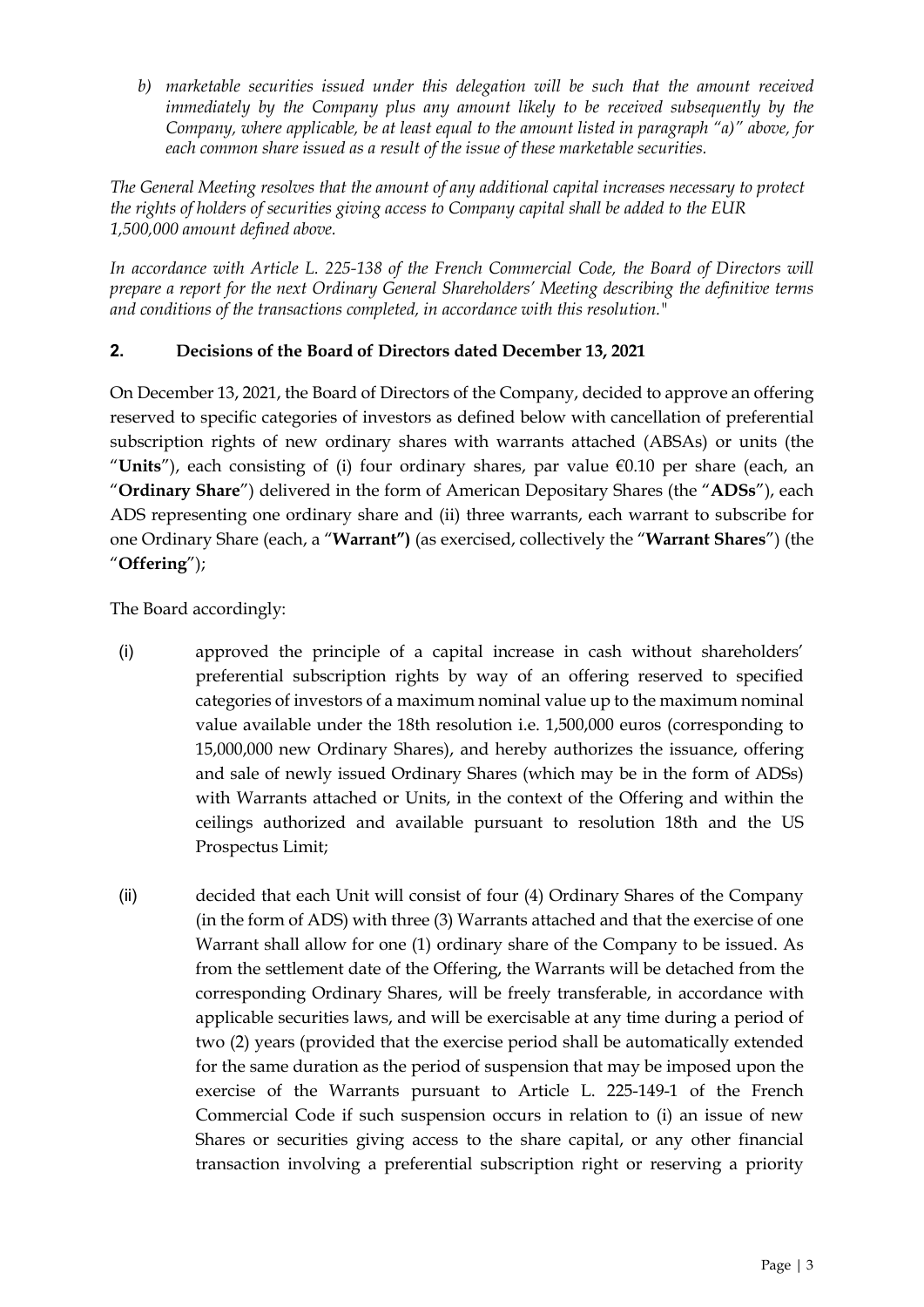subscription period for the benefit of the Company's shareholders, or (ii) a stocksplit or a reverse stock-split);

- (iii) decided that the Offering will be implemented as soon as possible after the close of trading on Nasdaq on December 13, 2021 and until December 14, 2021 before the opening of trading on Euronext Paris, or any other date that the Chief Executive Officer might decide,
- (iv) decided that the categories of investors (the "**Beneficiaries**") will consist of (i) natural and legal persons, including companies, trusts or investment funds or other investment vehicles regardless of their form, organized under French or foreign law, that regularly invest in the pharmaceutical, biotechnological or medical technology sector and/or (ii) companies, institutions or entities of any type, French or foreign, that exercise a significant part of their business in the pharmaceutical, cosmetic, chemical or medical devices and/or technologies or research in these sectors;
- (v) decided that the subscription price in euros for the Units will be, at least equal either:
	- (a) to the closing price of the Company's share on Euronext Paris at the last trading session preceding the pricing (i.e. the 13th of December 2021), or
	- (b) to the volume-weighted average price (in the central order book and excluding off- market blocks) of the Company's share prices on Euronext Paris from the three (3) trading sessions preceding the pricing (i.e. the 9, 10 and 13 of December 2021), it being specified that this average may be adjusted for differences in the entitlement date, where applicable,

and subject to a maximum discount of 20%; and

the exercise price of the Warrants will be such that the amount likely to be received subsequently by the Company for each ordinary share issued as a result of the issue and exercise of these Warrants, will be at least equal to the amount referred to in the paragraph (a) or (b) above;

- (vi) decided that (i) the definitive subscription price (issue premium included) of each Unit and the corresponding price of the newly issued Ordinary Shares with warrants attached and the final Terms and Conditions of the Warrants will be decided by the Chief Executive Officer, on the basis of the subscription price recommended by the Agent and based on the USD/EUR exchange rate as agreed upon between the Agent and the Company on the date of determination of the price of the Offering (the "**Exchange Rate")** and that (ii) the Warrants exercise price will be set and paid in euro;
- (vii) decided that the total amount of Offering will be equal to the product of the total amount of the subscriptions received in U.S. dollars and of the Exchange Rate;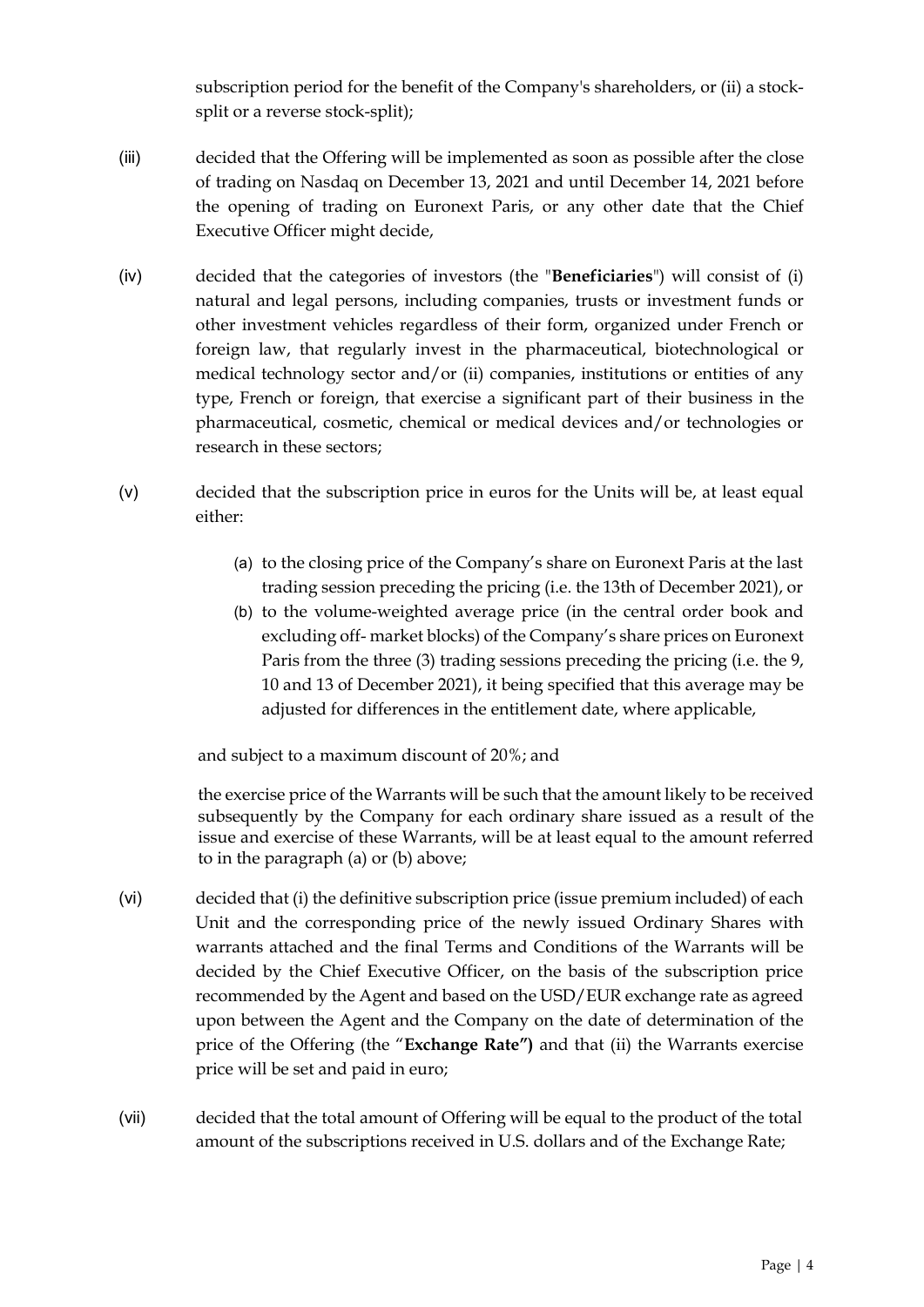- (viii) decided that the gross proceeds of the Offering will be received by Société Générale Securities Services ("**SGSS**"), acting as central depositary;
- (ix) decided that the share capital increase in respect of the new Ordinary Shares to be issued will be definitely completed through the issuance of the depositary's certificate (*certificat du dépositaire*) by SGSS;
- (x) decided that the Warrants will be issued in bearer form;
- (xi) decided that all fees and expenses of any kind relating to this Offering may be charged to the share issue premium;
- (xii) decided that the new Ordinary Shares to be issued in respect of the Offering, and as the case may be the new Warrants Shares, will be completely assimilated with the existing Ordinary Shares and subject to all the provisions of the bylaws and to the decisions of the general meetings of the Company and will entitle them to any distribution of dividends decided from their date of issue;
- (xiii) decided that the new Ordinary Shares, and as the case may be the Warrants Shares, will be admitted to trading on Euronext Paris on the same listing line as the Company's existing ordinary shares. The Company's ADSs are admitted for trading on Nasdaq;
- (xiv) decided that the Warrants will not be listed and will not give any right to any request to be admitted for trading and negotiations on a regulated or nonregulated market in France or abroad;
- ( $xv$ ) resolved, that H.C Wainwright & Co., LLC, or one or more of its affiliates, was hereby appointed both as Agent and the settlement agent with respect to the Offering;
- (xvi) approved the latest drafts of the French Listing Prospectus, the Company's investor presentation, the Placement Agreement, the Subscription Agreements, the Terms and Conditions of the Warrants and the pricing press release;
- (xvii) authorized the Company to file with the AMF the final French Listing Prospectus as may be approved by Mr. Gil Beyen, the Chief Executive Officer or Mr. Eric Soyer, the Deputy Executive Officer and Chief Financial Officer of the Company (individually, an "**Authorized Officer**" and, collectively, the "**Authorized Officers**");
- (xviii) authorized the Company, for the purpose of the Offering, to enter into, a Placement Agreement, the Subscription Agreements and the Terms and Conditions of the Warrants;
- (xix) resolved, that the Authorized Officers be, and each of them hereby was, authorized and empowered, in the name and on behalf of the Company, to negotiate, finalize and execute the Placement Agreement, the Subscription Agreements and the Terms and Conditions of the Warrants, and proceed with all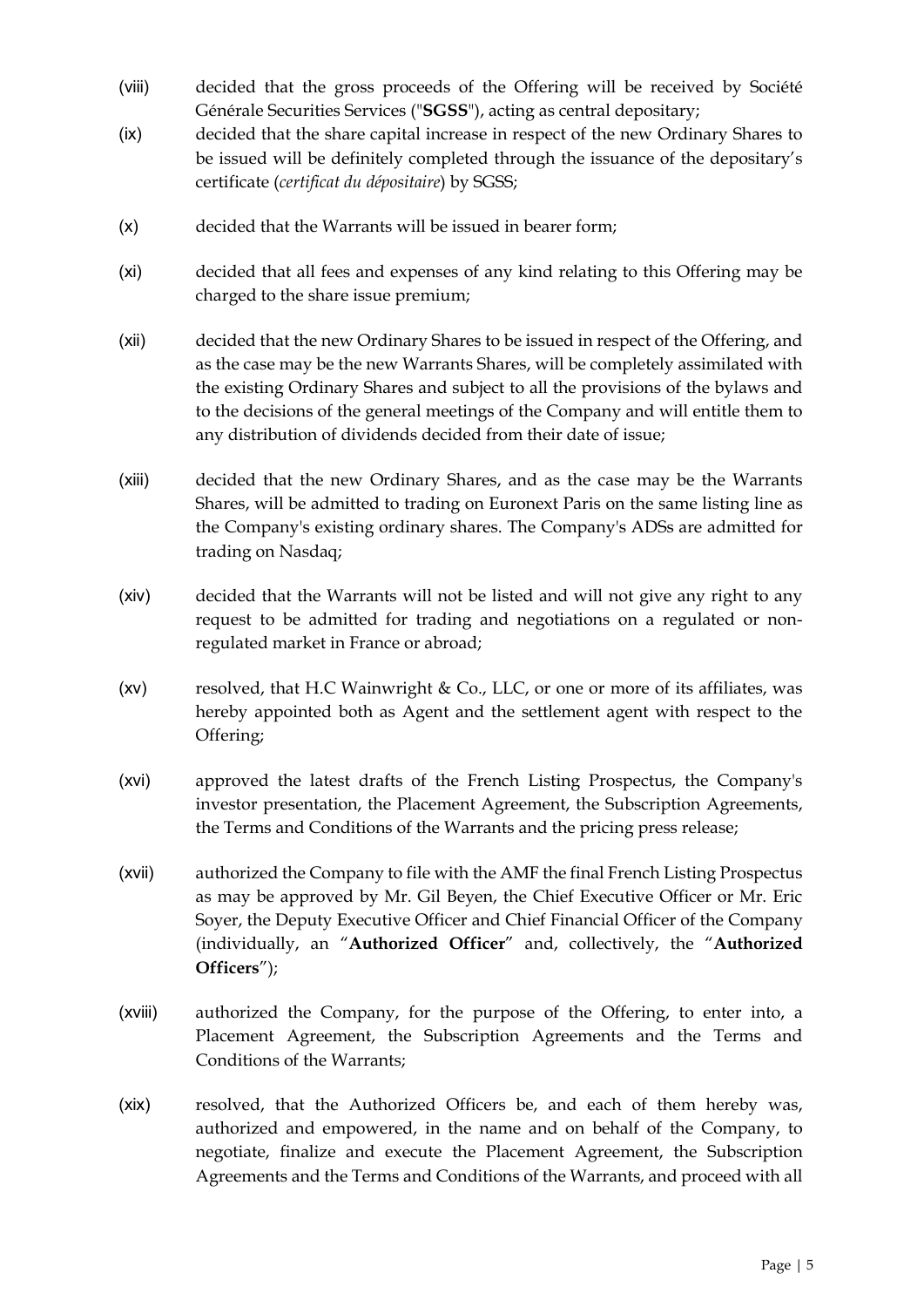the required formalities and take all actions necessary or advisable with the Agent or the investors, in the name and on behalf of the Company, and finalize and execute any other requisite documents in relation with the Offering;

- (xx) resolved, that the Units must be subscribed in cash and fully paid up at the time of subscription and the issuance of the Units, in accordance with the Subscription Agreements, and that upon the issuance of the depositary's certificate (*certificat du dépositaire)* and the issuance and delivery of the Units in accordance with the terms of the Subscription Agreements and of the Placement Agreement, such Units will be duly and validly issued, fully paid and non-assessable;
- (xxi) decided to sub-delegate to Mr. Gil Beyen, the Chief Executive Officer of the Company, pursuant to the provisions of Article L.22-10-49 of the French Commercial Code, full power and authority in order to decide, within the limits set forth in the present decision and in accordance with legal and regulatory requirements, the implementation of the Offering at the price and upon such terms he shall approve, in particular full power and authority as to:
	- o decide the final amount of the Offering, the price at which the Units will be sold in the Offering and the corresponding price per Ordinary Share,
	- o decide the final number of Units issued and corresponding number of Ordinary Shares and Warrants and corresponding number of shares to be issued upon exercise of the Warrants,
	- o decide the final terms of the Warrants and newly issued Ordinary Shares
	- o decide the final list of beneficiaries (within the Beneficiaries mentioned above) and the number of Units allocated to each of them,
	- o decide the maximum share capital increase resulting from the exercise of the Warrants, it being specified that such amount shall not take into account the nominal value of the ordinary shares to be issued in order to preserve the rights of holders of securities giving access to the issued capital or capital to be issued, in accordance with the legal and regulatory provisions and the contractual stipulations providing for other cases of adjustment where appropriate,
	- request, if necessary, a trading halt of the Company's securities on Euronext Paris and/or on Nasdaq during all or part of the Offering,
	- o acknowledge the payment in full and the completion of the Offering (including obtain the depositary's certificate (*certificat du dépositaire*)),
	- o determine, in accordance with the regulations in force and the Terms and Conditions of the Warrants, measures to preserve the rights of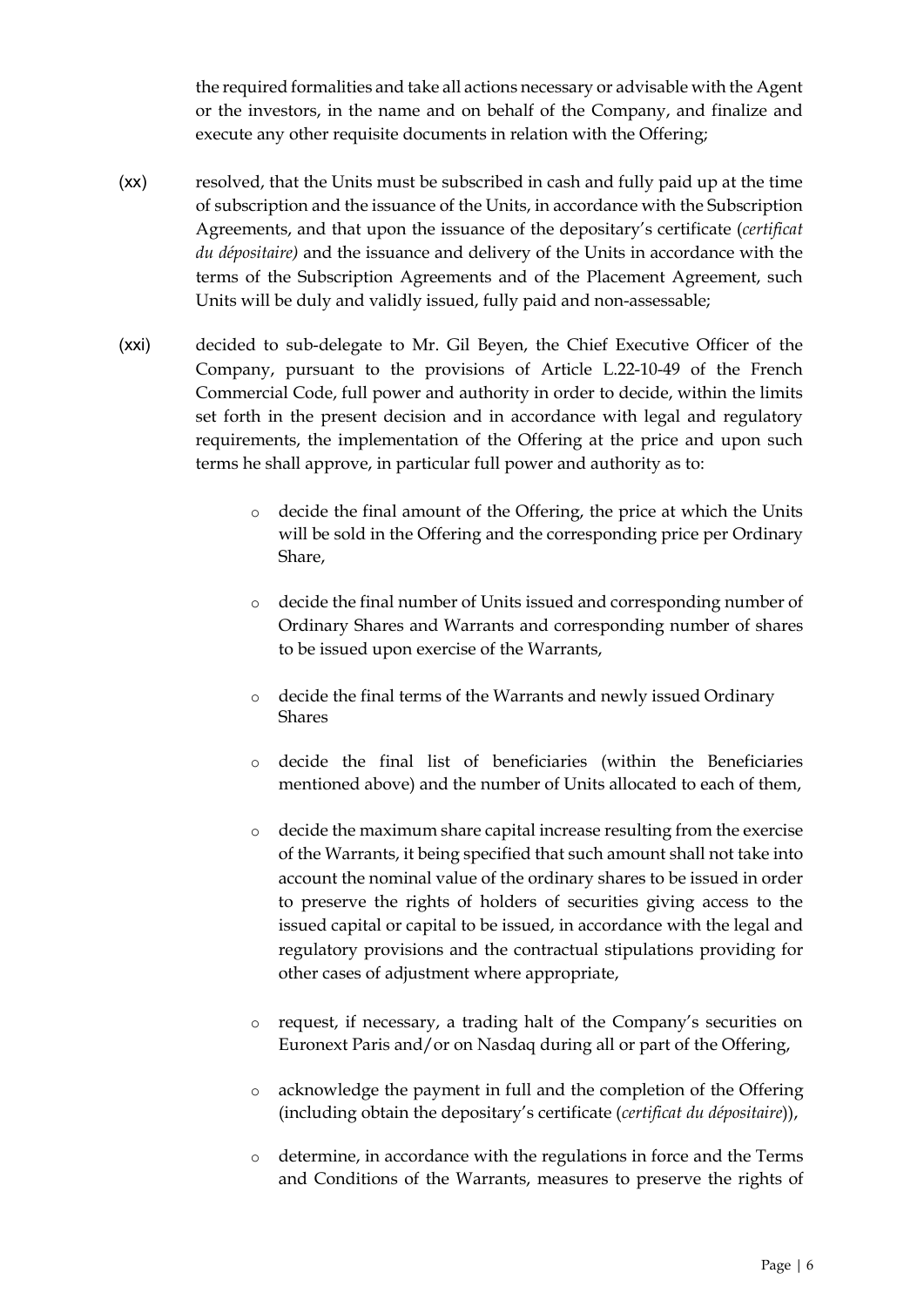holders of the Warrants in the event that the Company would conduct operations for which the regulations in force or the Terms and Conditions of the Warrants provide for the preservation of their rights, and thereby, collect subscriptions and entitlements related to the new shares issued as a result of the exercise of the Warrants,

- o more generally, enter into any agreement related to the Offering, carry out, directly or by proxy, all appropriate measures and perform all formalities including publication formalities required to finalize the capital increase resulting from the Offering as well as the deferred capital increase(s) resulting from the exercise of the Warrants attached to the Units, and
- collect the exercise notices of the Warrants and the corresponding payments.
- (xxii) resolved, that the Authorized Officers are, and each of them hereby is, in the name and on behalf of the Company, authorized and directed to (a) deliver the Units to the Agent or the investors, as applicable, subject to the terms and conditions stated in the Subscription Agreements and the Terms and Conditions of the Warrants , (b) take such actions and execute and deliver such documents or instruments as they deem necessary, appropriate or desirable in connection with the sale of the Units in the Offering or with respect to the Company's performance of its obligations under the Subscription Agreements, the Terms and Conditions of the Warrants and the Placement Agreement (c) do all things that they deem necessary, appropriate or desirable to carry out the terms and provisions of the Subscription Agreements and the Terms and Conditions of the Warrants, (d) take all actions to have the newly issued Ordinary Shares listed and quoted on Euronext Paris on the same existing line as the Company's existing Ordinary Shares and the ADSs representing such Ordinary Shares to be listed or quoted on Nasdaq, including without limitation, the preparation, execution and filing of all necessary applications, documents, forms and agreements with respectively Euronext and the AMF and Nasdaq, (e) the payment by the Company of filing, entry, listing or application fees, the preparation of temporary and permanent certificates for the Ordinary Shares to be sold in the Offering and, as the case may be, the appearance of any such officer before Nasdaq officials;
- (xxiii) resolved, that ERYTECH Pharma, Inc. is hereby appointed as an agent of the Company upon whom service of process may be made;
- (xxiv) resolved, that the Chief Executive Officer and the Chief Financial Officer of the Company are hereby appointed as to whom correspondence may be directed by the SEC in connection with the Offering;
- (xxv) resolved, that the officers of the Company be, and each of them hereby is, authorized and directed, for and on behalf of the Company, to prepare and file one or more prospectus supplements pursuant to Rule 424(b) under the Act and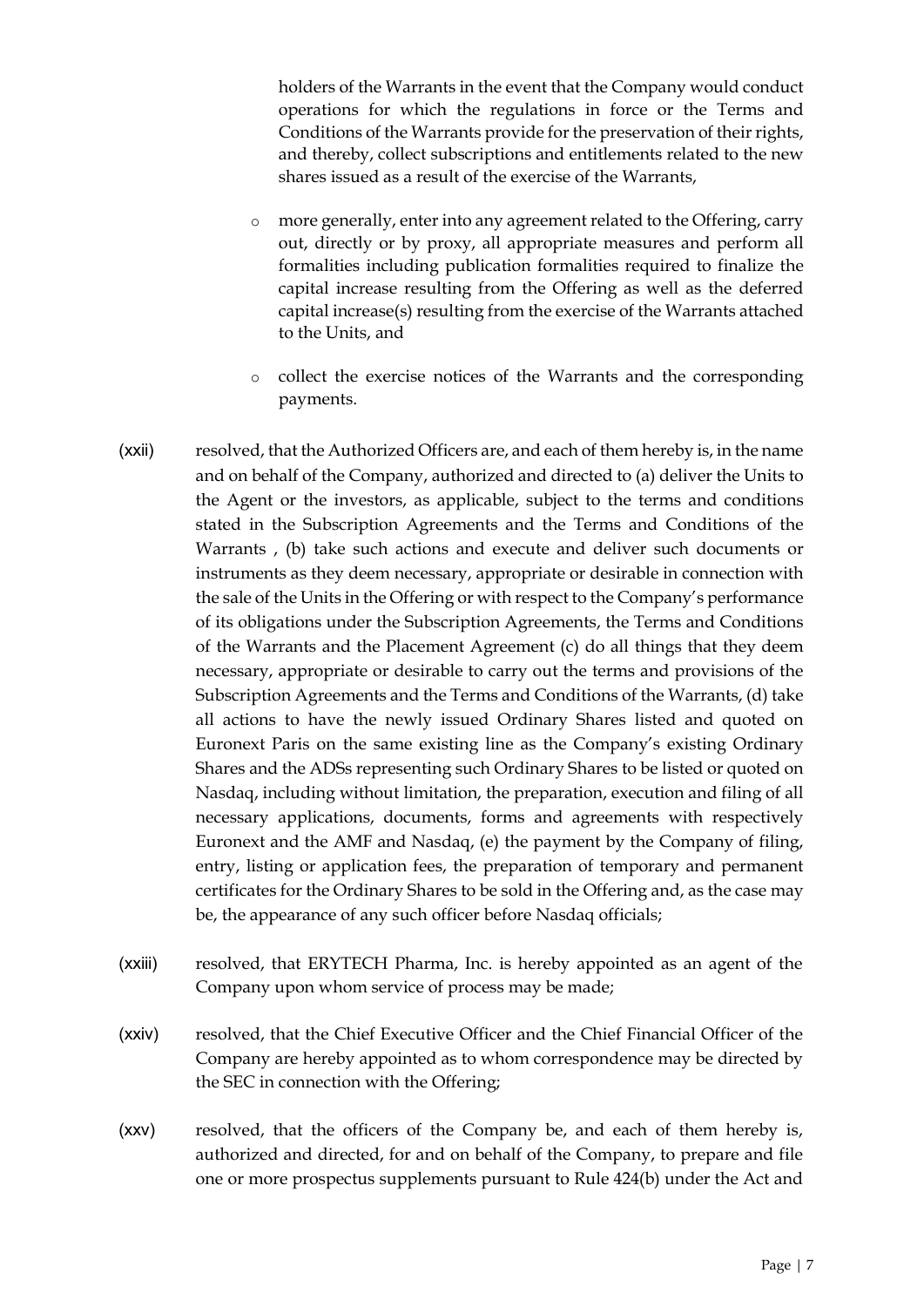one or more free writing prospectuses pursuant to Rule 433 under the Act related to the Offering, in each case as necessary upon the advice of counsel;

- (xxvi) resolved, that the officers of the Company be, and each of them hereby is, authorized and directed, for and on behalf of the Company, to take such further actions, pay such fees and expenses, and execute and deliver such other documents, instruments, certificates or agreements as each deems necessary or appropriate to effectuate the Offering and to carry out the foregoing resolutions; and
- (xxvii) resolved, that all actions heretofore taken by any officer, director, employee or agent of the Company that are within contemplation of the foregoing resolutions are hereby in all respects ratified, confirmed, authorized and approved as acts of the Company.

# **3. Decision of the Chief Executive Officer dated December 14, 2021**

On December 14, 2021, the Chief Executive Officer acting under the subdelegation that was granted to him by the Board of Directors in its decisions dated December 13, 2021 pursuant to the provisions of Article L. 22-10-49 of the French Commercial Code, after acknowledging that the volume-weighted average price (in the central order book and excluding off- market blocks) of the Company's share prices on Euronext Paris from the three (3) trading sessions preceding the pricing, that being the 9, 10 and 13 December 2021 amounts to 2.2594 euros (the "Reference Price"):

- acknowledged that after the marketing period of the Offering and taking into account the success of the Offering, the Agent recommends, after comparison of the offer and of the orders received in the context of the placement, to set the price per Unit, at a price to the public of 10.20 U.S. dollars and to set the price per ADS, each representing one Ordinary Share at a price to the public of 2.55 U.S. dollars;
- decided therefore to set the price of (i) each Unit at an amount equal to 10.20 U.S. dollars (corresponding to 9.04 euros on the basis of the exchange rate as agreed between the Company and the Agent and as published by the Central European Central Bank, i.e. 1.1278 U.S. dollar for each euro the "**Exchange Rate**"), and (ii) each Ordinary Shares at an amount equal to 2.55 U.S. dollars (2.26 euros) corresponding to a premium of 0.1% compared to the Reference Price and a discount of 19.6% compared to the Reference Price taking into account the theoretical value of 75% of a Warrant ( $\epsilon$ 0.59), in conformity with the price limit described above;
- decided to determine, pursuant to Article L. 225-138 I alinéa 2 of the French Commercial Code, the list of subscribers, each of them having represented to fall into the categories of investors set in the 18th resolution of the Meeting according to the executed Subscription Agreements received by the Company and, following the closing of the Offering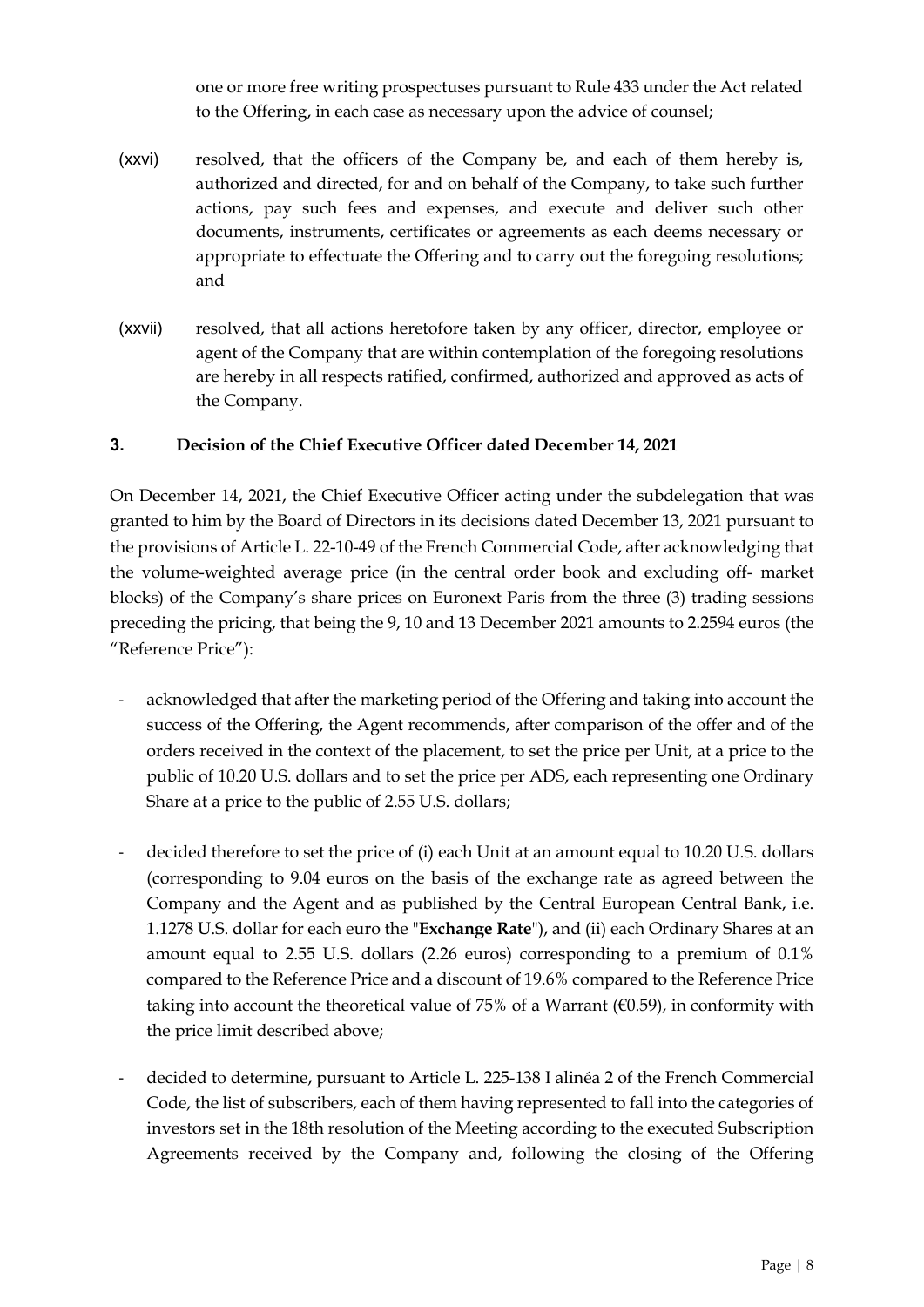scheduled on December 20, 2021, to note the allocation of the Units for the benefit of Armistice Capital Master Fund Ltd;

- decided, using the 18th resolution of the Meeting, to proceed with a capital increase in cash with cancellation of preferential subscription rights by way of an offering reserved to specified categories of investors, in accordance with the provisions of Article L. 225- 138 of the French Commercial Code, under the Offering of a nominal amount of 307,843.20 euros by issuing 769,608 Units comprised of four new Ordinary Shares underlying ADSs to which three Warrants are attached, to be subscribed in cash at a price of 2.26 euros per new Ordinary Share (i.e. 0.10 euro nominal value and 2.16 euros of the issue premium) and to be fully paid up upon subscription, i.e. a capital increase of an amount of €6,957,256,.32 euros including an issue premium of an amount of €6,649,413.12 euros;
- decided that the maximum nominal amount of the share capital increase resulting from the full exercise of the Warrants will be equal to 230,882.40 euros per issuance of a maximum of 2,308,824 ordinary shares, at a nominal value of 0.10 euro to be subscribed for in cash at a price of 2.83 euros (i.e. 0.10 euro nominal value and 2.73 euros of issue premium) and to be fully paid up upon subscription, i.e. a capital increase of a maximum amount of 6,533,971.92 euros, including an issue premium of a maximum amount of 6,303,089.52 euros, it being specified that such amount does not take into account the nominal value of the ordinary shares to be issued in order to preserve the rights of holders of securities giving access to the issued capital or capital to be issued, in accordance with the legal and regulatory provisions and the contractual stipulations providing for other cases of adjustment where appropriate;
- specified that immediately upon creation, each new Ordinary Share will be transferred to The Bank of New York Mellon, acting as transfer agent and registrar for the ADSs (the "**Depositary**") in exchange of which the Depositary will issue the ADS, in accordance with the terms of the Placement Agreement and the amended and restated deposit agreement dated May 14, 2018 entered into by and among the Depositary, the Company and all owners and holders;
- decided that the new Ordinary Shares will be issued in dematerialised (*dématérialisé*) bearer form (*au porteur*) or registered form (*nominatif*) and the Warrants will be issued in dematerialised (*dématérialisé*) bearer form (*au porteur*) and both will be inscribed in the books of Euroclear France SA and delivered by SGSS;
- decided that the subscriptions and payments of the funds will be centralized with SGSS with the settlement and delivery of the Offering scheduled for December 20, 2021. SGSS will deliver the depositary's certificate (*certificat du dépositaire*) in accordance with the provisions of Article L. 225- 146 of the French Commercial Code; and
- decided to request the admission of the new Ordinary Shares on Euronext Paris and the admission of ADSs on Nasdaq for December 20, 2021.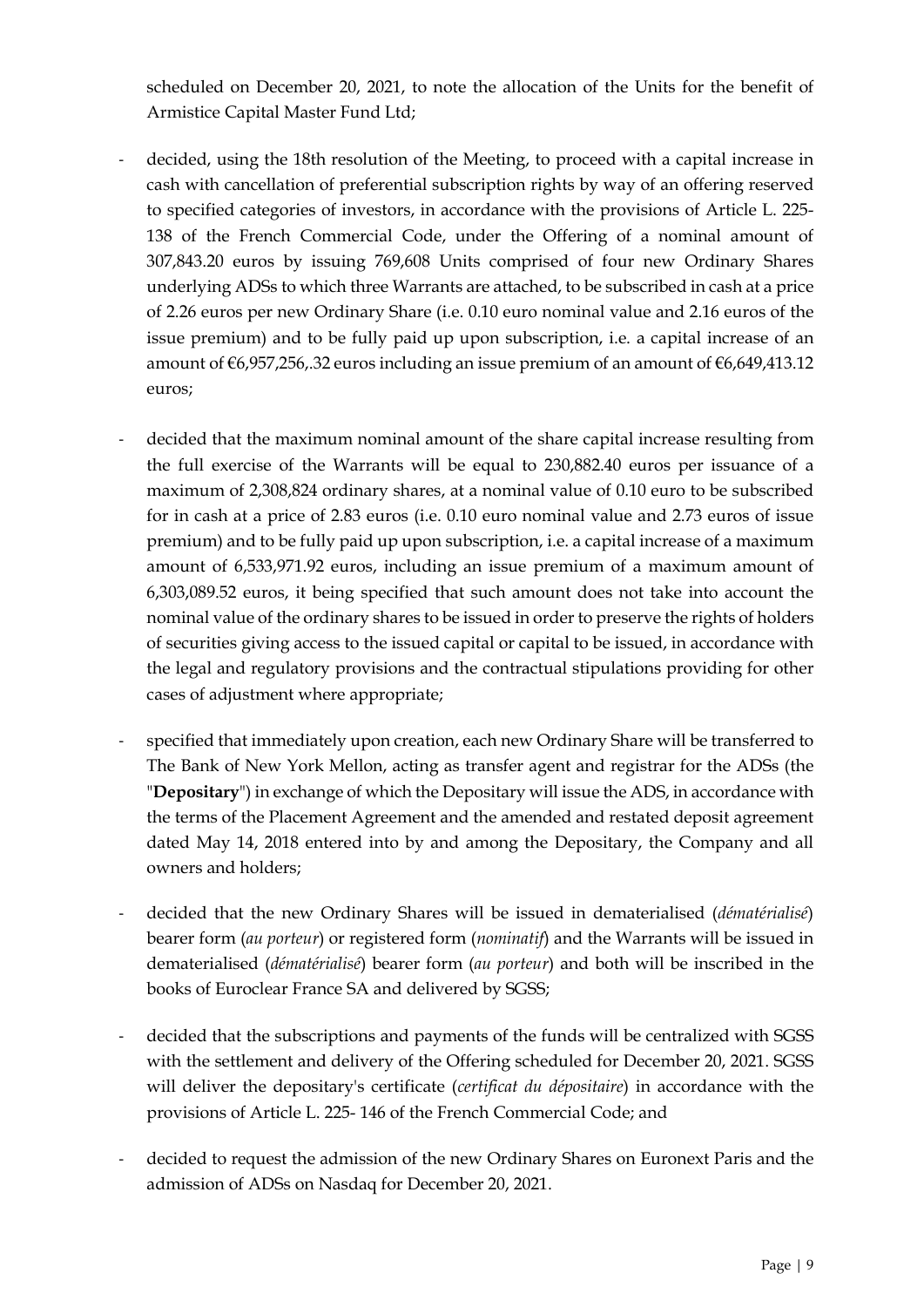An additional report from your Statutory Auditor is also submitted to you, under the terms of which he has verified the conformity of our decisions with the authorization you have granted us.

In accordance with applicable laws and regulations, this report is immediately made available to shareholders at the Company's registered office and brought to their attention at the next shareholders' meeting.

**The Board of Directors**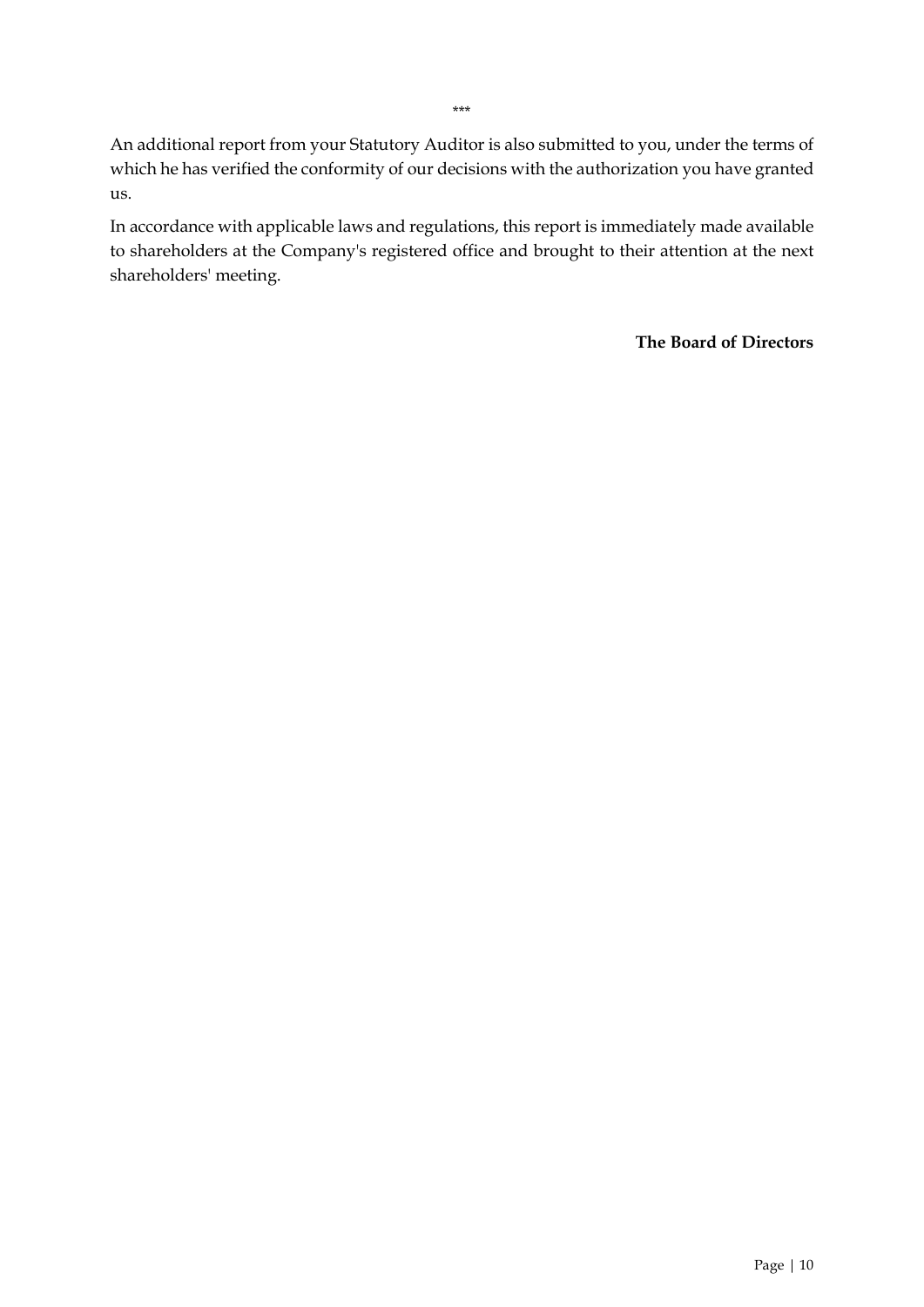### **APPENDIX 1:**

### **IMPACT OF THE TRANSACTION ON THE COMPANY'S SHAREHOLDERS**

The impact of the transaction on the situation of holders of equity securities and securities giving access to the Company's capital is described below.

### **INCIDENCE TABLES**

#### *Impact of the issuance on the share of shareholders' equity*

The impact of the issuance on the Company's share of shareholders' equity per share (calculated on the basis of shareholders' equity at June 30, 2021[1](#page-10-0) and the number of the Company's shares at June 30, 2021 excluding treasury shares) is as follows:

|                                                                                                                                                            | Share of equity per share<br>(in euros) |                              |
|------------------------------------------------------------------------------------------------------------------------------------------------------------|-----------------------------------------|------------------------------|
|                                                                                                                                                            | Non-diluted basis                       | Diluted basis <sup>(1)</sup> |
| Before issuance of new shares<br>resulting from the capital increase                                                                                       | € 2,31                                  | $\epsilon$ 3,14              |
| After issuance of 3,078,432 new<br>shares from the capital increase <sup>(2)</sup>                                                                         | $\epsilon$ 2,30                         | $\epsilon$ 3.07              |
| After issuance of 3,078,432 new<br>shares from the capital increase and<br>issuance of 2,308,824 new shares<br>upon exercise of all associated<br>warrants | € 2,34                                  | € 3,05                       |

*(1) The calculations are based on the assumption that all share subscription warrants (BSA), founders warrants (BSCPE) and stock options will be exercised and that all bonus shares granted will vest. (2) This calculation takes into account the gross amount of the issuance.*

### *Impact of the issuance on the shareholders' situation*

The impact of the issuance on the equity interest of a shareholder holding 1% of the Company's share capital and not subscribing to the issuance (calculations based on shareholders' equity at June 30, 2021 and the number of shares of the Company at June 30, 2021 excluding treasury shares) is as follows:

|                                                                                    | Share of capital $(\%$ |                              |
|------------------------------------------------------------------------------------|------------------------|------------------------------|
|                                                                                    | Non-diluted basis      | Diluted basis <sup>(1)</sup> |
| Before issuance of new shares<br>resulting from the capital increase               | 1,000 %                | 0,826%                       |
| After issuance of 3,078,432 new<br>shares from the capital increase <sup>(1)</sup> | 0,896%                 | 0.754%                       |

<span id="page-10-0"></span><sup>1</sup> At the close of the last financial year or, if the close is more than 6 months earlier, in view of the interim financial situation (art. R. 225-115 Ccom)